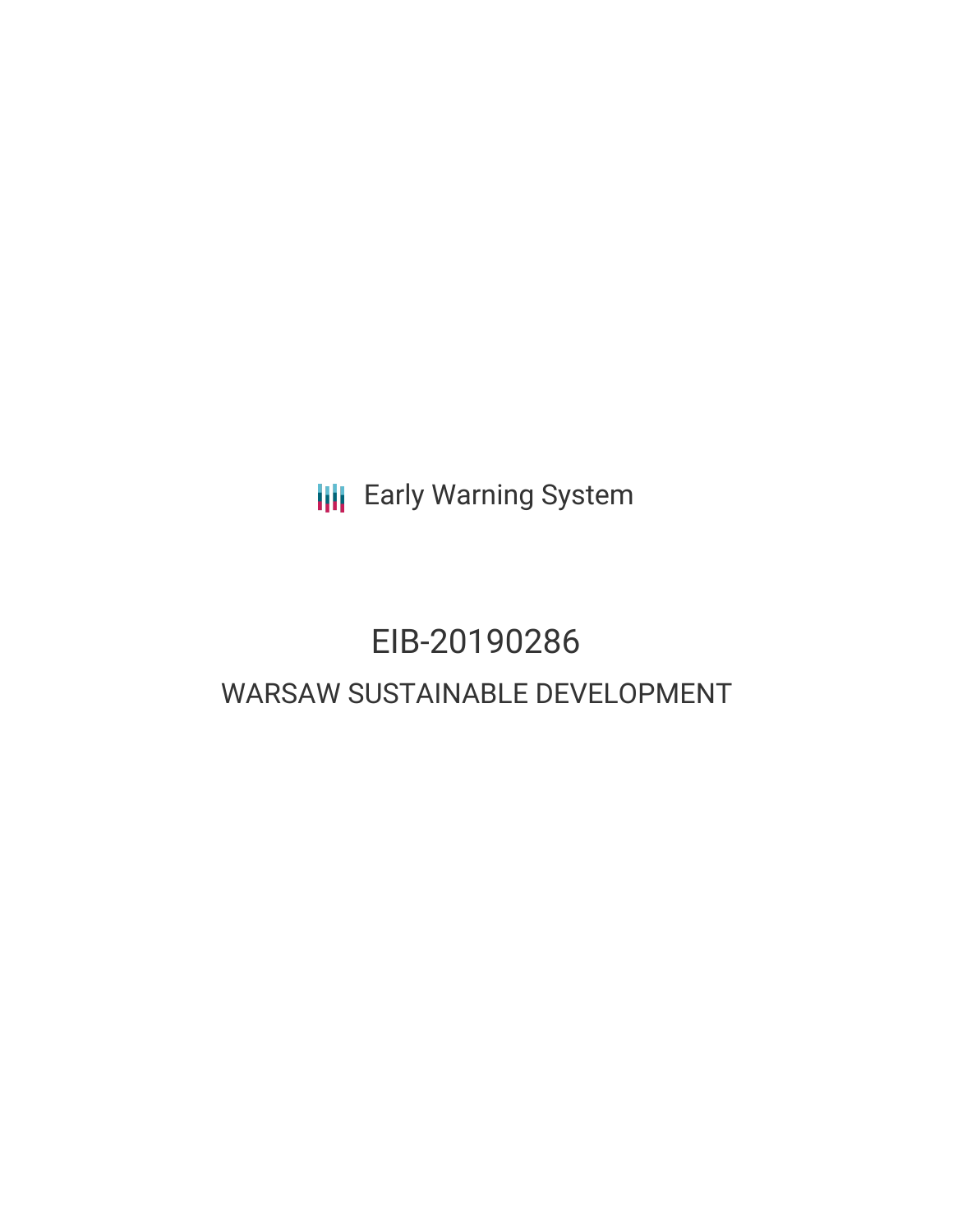#### **Quick Facts**

| <b>Countries</b>               | Poland                         |
|--------------------------------|--------------------------------|
| <b>Specific Location</b>       | Warsaw                         |
| <b>Financial Institutions</b>  | European Investment Bank (EIB) |
| <b>Status</b>                  | Approved                       |
| <b>Bank Risk Rating</b>        |                                |
| <b>Voting Date</b>             | 2020-02-06                     |
| <b>Borrower</b>                | MIASTO STOLECZNE WARSZAWA      |
| <b>Investment Type(s)</b>      | Loan                           |
| <b>Investment Amount (USD)</b> | \$257.82 million               |
| <b>Project Cost (USD)</b>      | \$678.07 million               |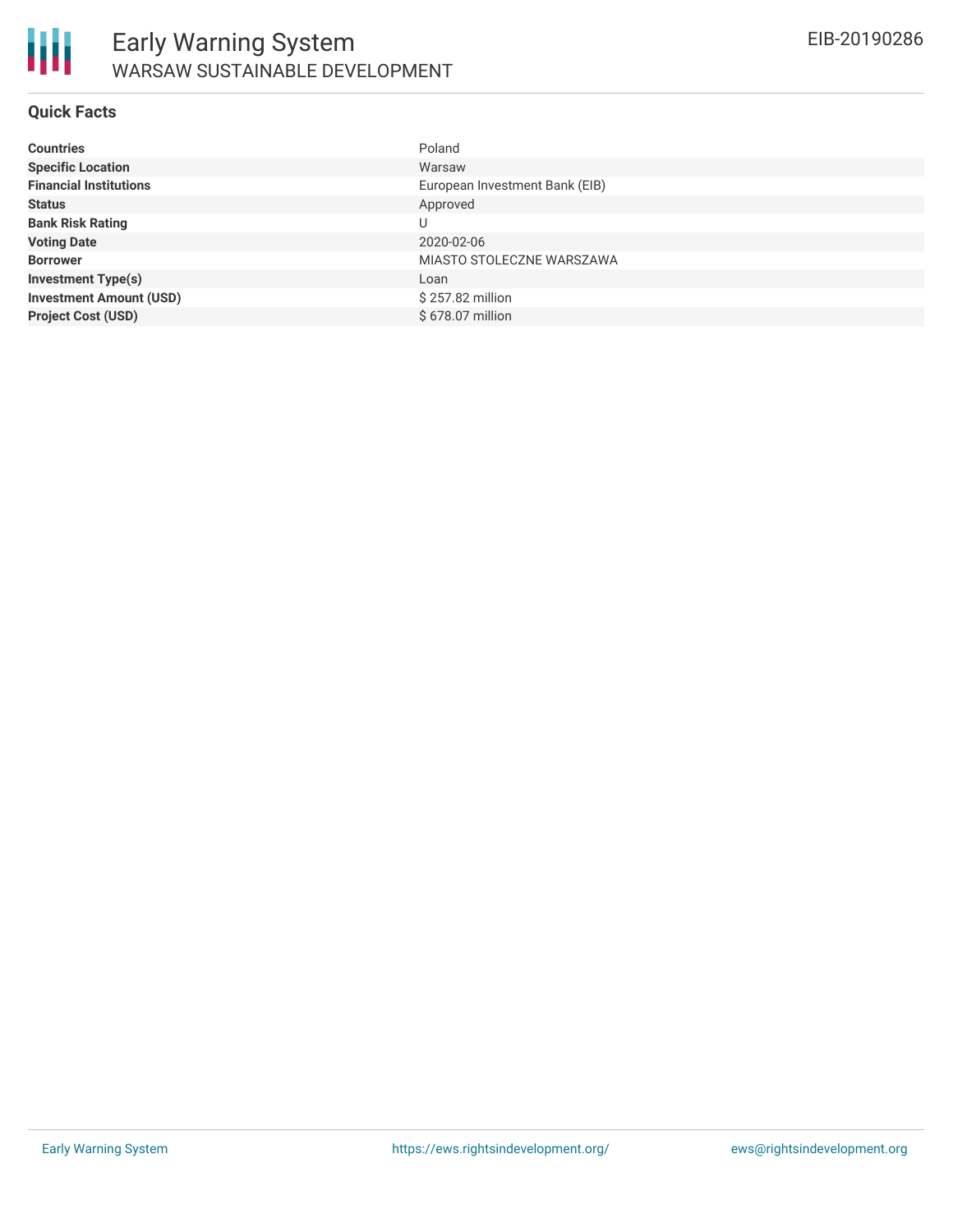



## **Project Description**

According to the Bank's website, this project would finance eligible schemes that are coherent with the City of Warsaw development strategy. It aims to contribute to the modernisation of municipal public infrastructure and services.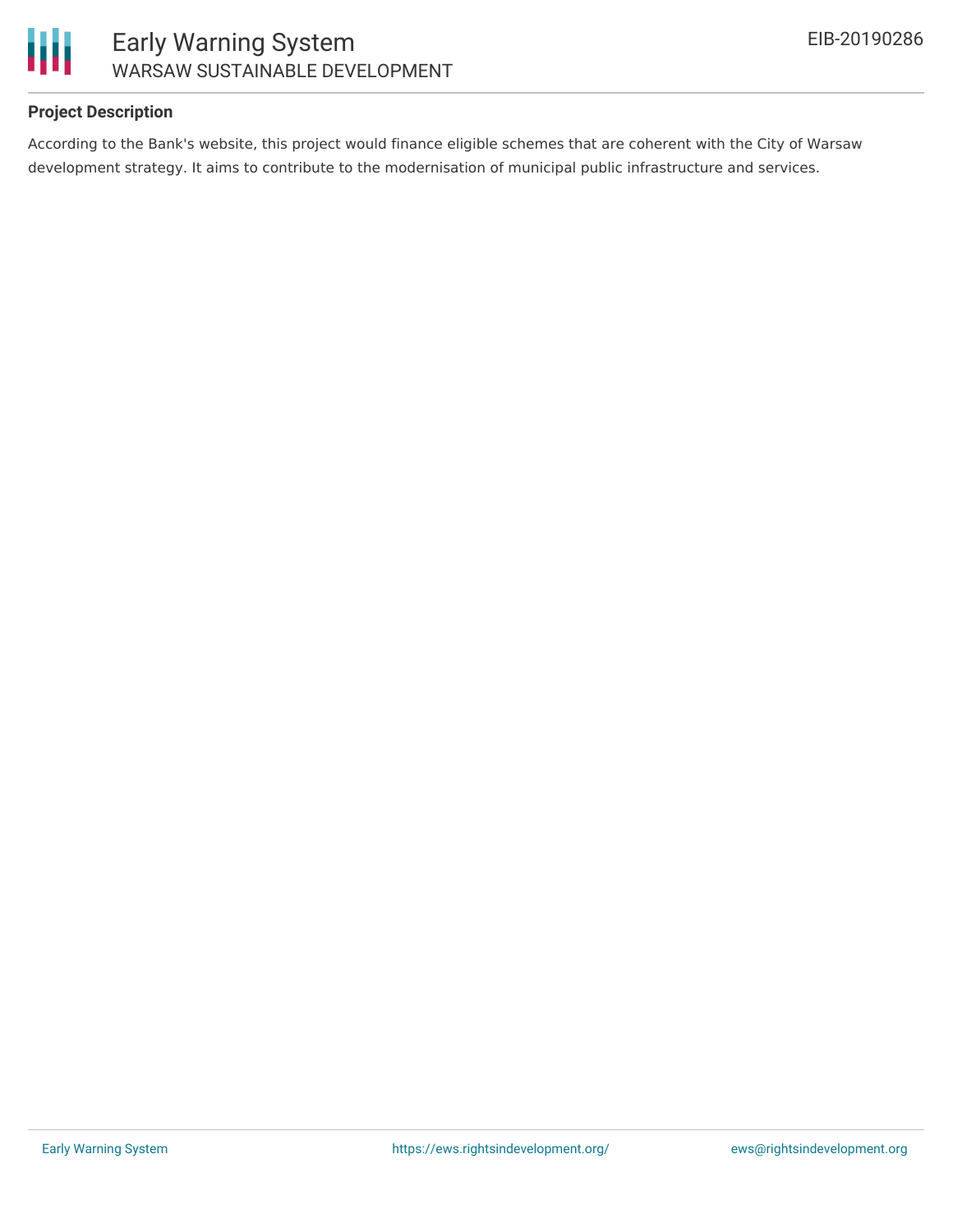

# Early Warning System WARSAW SUSTAINABLE DEVELOPMENT

## **Investment Description**

European Investment Bank (EIB)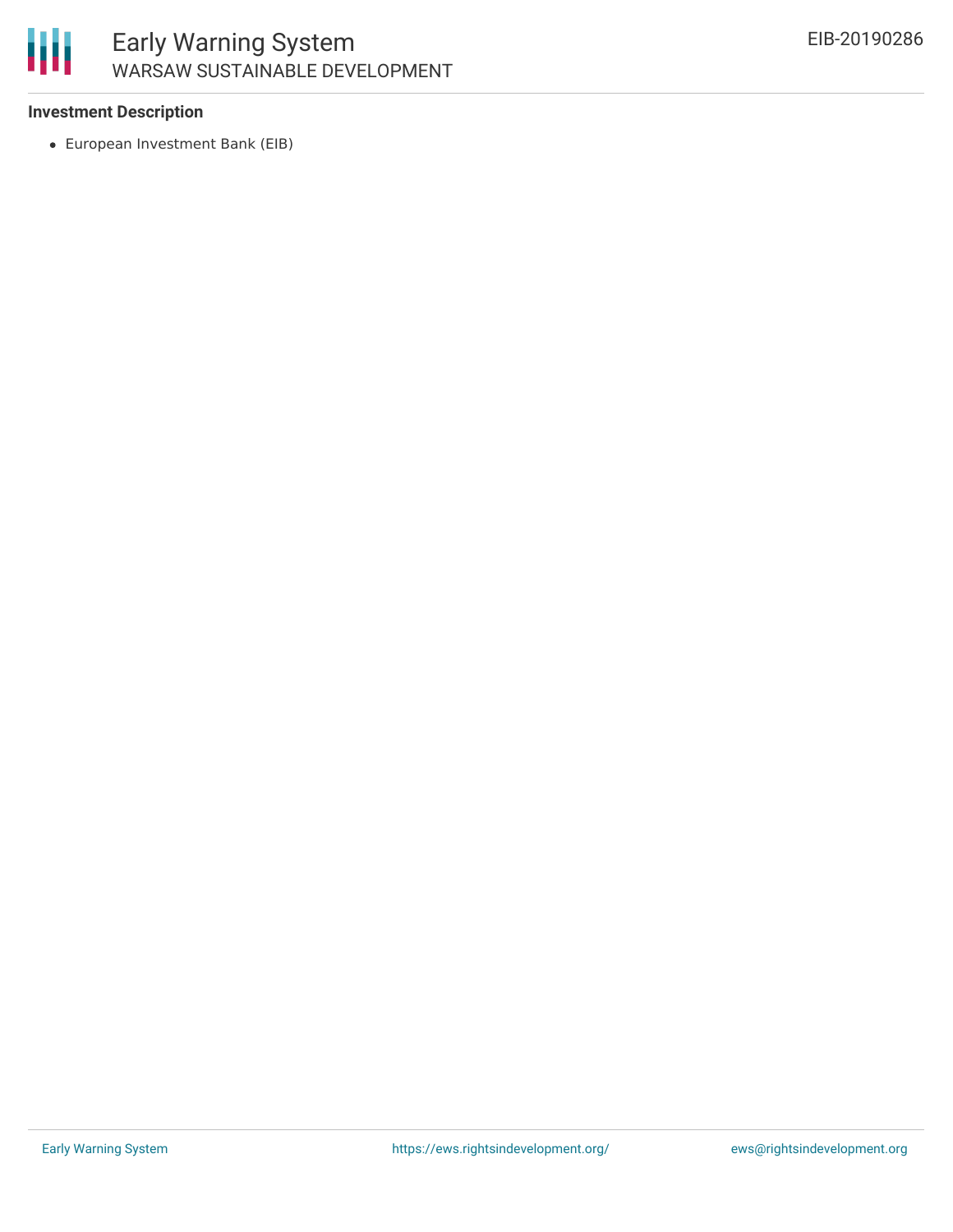## **Contact Information**

No contact information available at time of writing.

#### **ACCOUNTABILITY MECHANISM OF EIB**

The EIB Complaints Mechanism is designed to facilitate and handle complaints against the EIB by individuals, organizations or corporations affected by EIB activities. When exercising the right to lodge a complaint against the EIB, any member of the public has access to a two-tier procedure, one internal - the Complaints Mechanism Office - and one external - the European Ombudsman. A complaint can be lodged via a written communication addressed to the Secretary General of the EIB, via email to the dedicated email address complaints@eib.org, by completing the online complaint form available at the following address: http://www.eib.org/complaints/form, via fax or delivered directly to the EIB Complaints Mechanism Division, any EIB local representation office or any EIB staff. For further details, check:

http://www.eib.org/attachments/strategies/complaints\_mechanism\_policy\_en.pdf

When dissatisfied with a complaint to the EIB Complaints Mechanism, citizens can then turn towards the European Ombudsman. A memorandum of Understanding has been signed between the EIB and the European Ombudsman establishes that citizens (even outside of the EU if the Ombudsman finds their complaint justified) can turn towards the Ombudsman on issues related to 'maladministration' by the EIB. Note that before going to the Ombudsman, an attempt must be made to resolve the case by contacting the EIB. In addition, the complaint must be made within two years of the date when the facts on which your complaint is based became known to you. You can write to the Ombudsman in any of the languages of the European Union. Additional details, including filing requirements and complaint forms, are available at: http://www.ombudsman.europa.eu/atyourservice/interactiveguide.faces